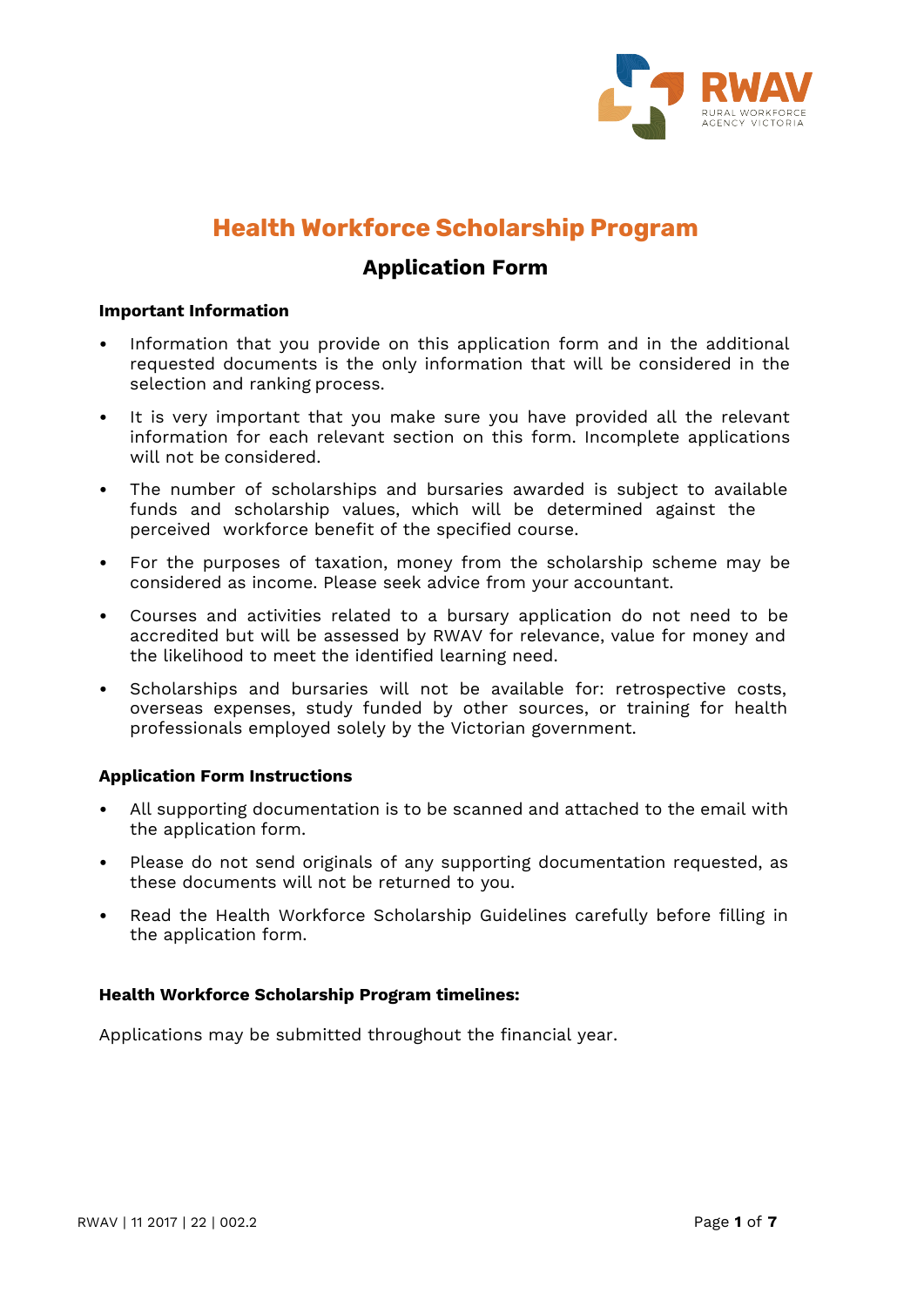

### **Section A – Applicant Details**

Correspondence will be sent primarily via email to personal addresses – Please ensure you have provided the correct details

Title First Given Name Middle Name Surname Date of Birth Telephone (home) Telephone (mobile) Email Address (personal)

| Address Details - Please include correct mailing address for correspondence                                                                      |
|--------------------------------------------------------------------------------------------------------------------------------------------------|
| <b>Postal address</b>                                                                                                                            |
| City                                                                                                                                             |
| State                                                                                                                                            |
| Postcode                                                                                                                                         |
| <b>Street address</b> (if different to above)                                                                                                    |
|                                                                                                                                                  |
| Are you of Aboriginal or Torres Strait Islander descent?<br>Yes<br>No<br>How did you hear about the Health Workforce Scholarship Program (HWSP)? |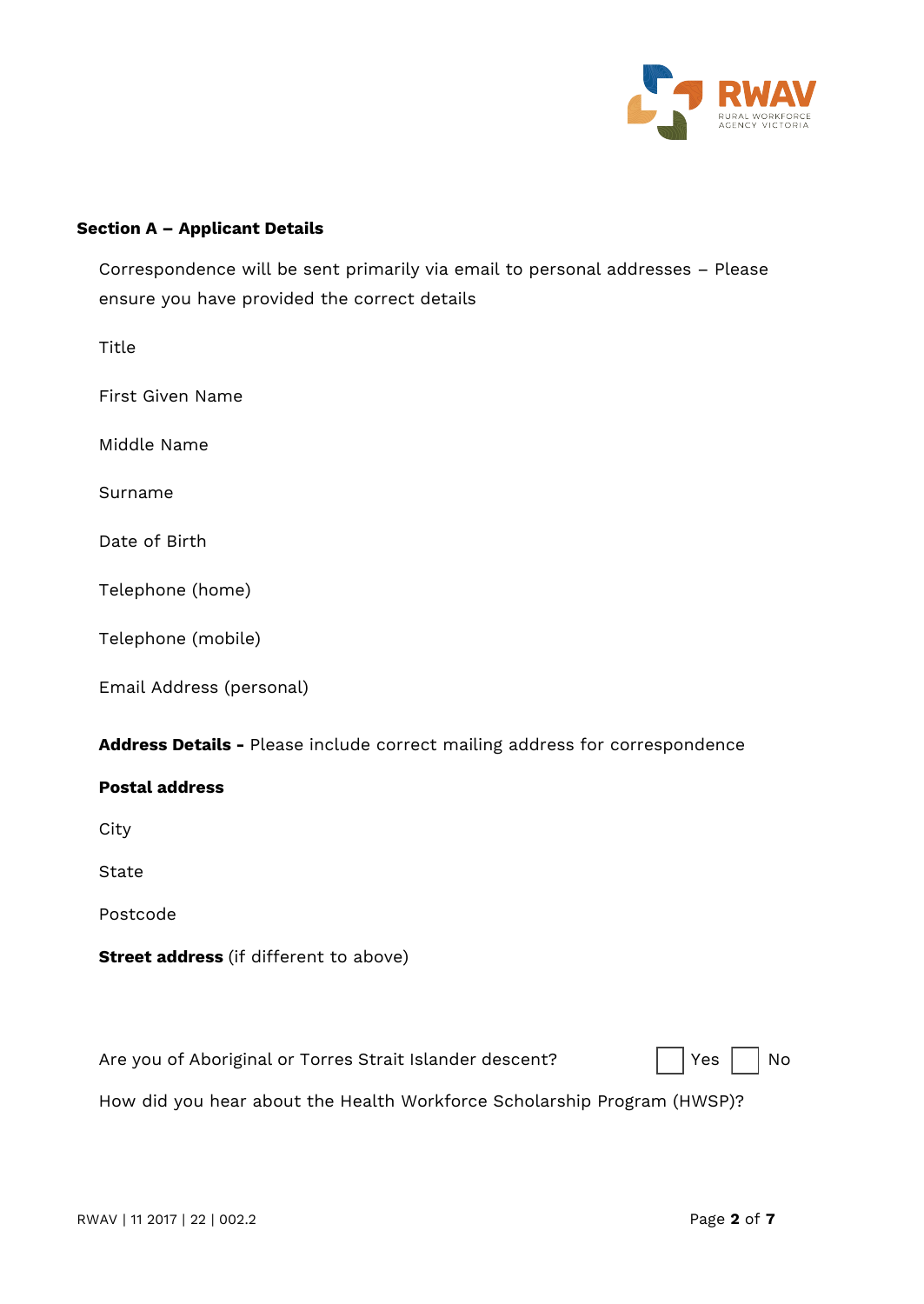

#### **Employment Details**

## **Current Employer**

Street

**City** 

**State** 

Postcode

Telephone (work)

Email Address (work)

Discipline

Position held

AHPRA Registration number (if applicable)

Date commenced with current employer

If you have not yet commenced you must provide an employment contract signed by all parties with a definitive start date within three months of your application being submitted.

### **Section B – Eligibility**

|  |  |  |  |  | Is your profession listed in the guidelines under the eligible professions? $\Box$ Yes $\Box$ No |  |  |
|--|--|--|--|--|--------------------------------------------------------------------------------------------------|--|--|
|--|--|--|--|--|--------------------------------------------------------------------------------------------------|--|--|

Are you currently working in an MMM 3–7 classified rural location? Or, have you been offered employment to work in an MMM 3-7 classified rural location in the future?

 $\Box$ Yes  $\Box$ No

| Are you currently employed at least 0.6 FTE or six sessions a week in medicine, nursing or     |                      |
|------------------------------------------------------------------------------------------------|----------------------|
| allied health?                                                                                 | $\Box$ Yes $\Box$ No |
| Are you employed in private practice?                                                          | $\Box$ Yes $\Box$ No |
| Does this course meet a community need?                                                        | $\Box$ Yes $\Box$ No |
| Have you received any other financial assistance to complete this course? $\Box$ Yes $\Box$ No |                      |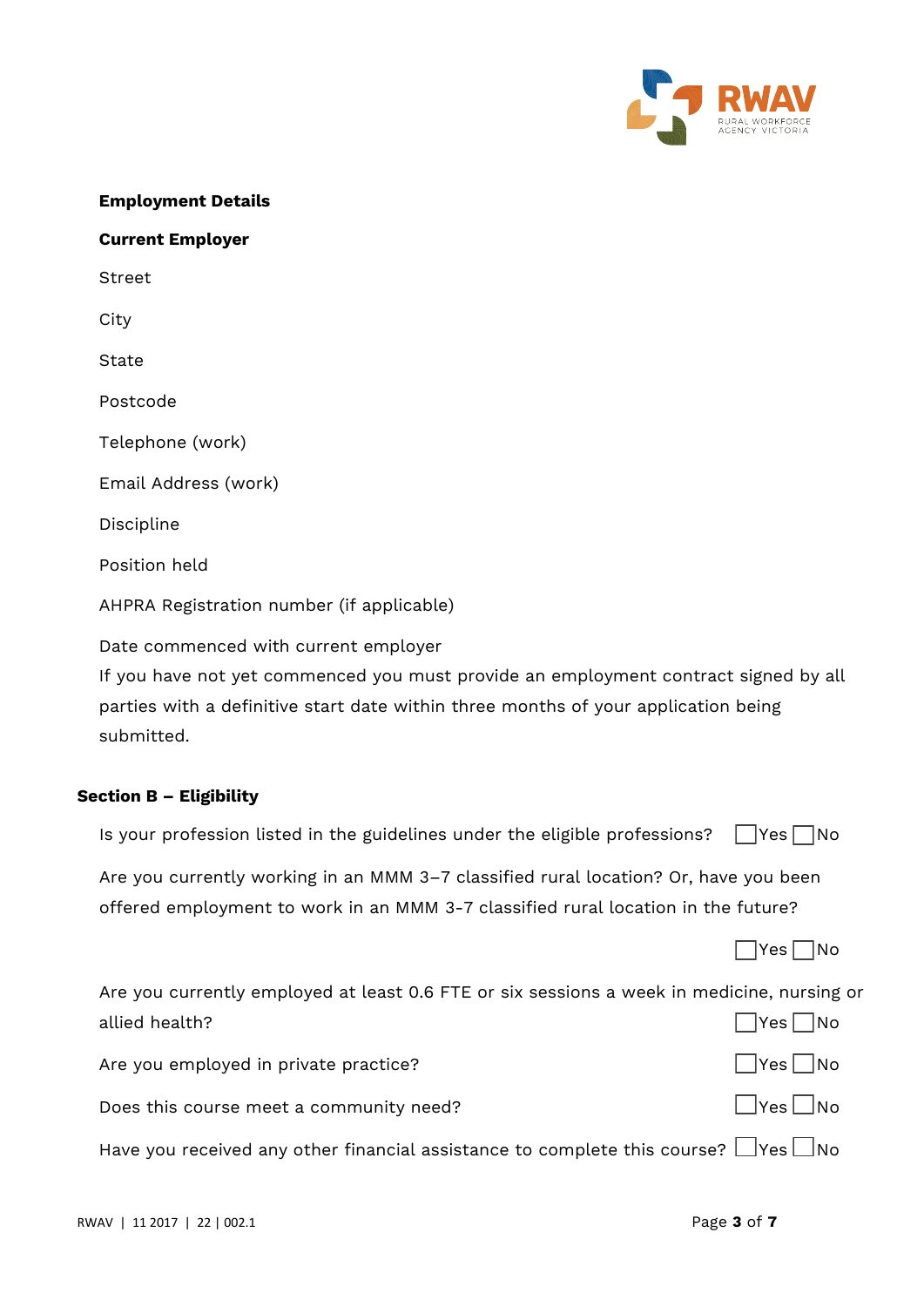

### **Section C – Postgraduate Course or Training**

| Course title:                          |           |
|----------------------------------------|-----------|
| Education institute:                   |           |
| Start and end date of course:          |           |
| Full-time<br>Do you intend to study:   | Part-time |
| <b>Mode of Study:</b>                  |           |
| Off campus/Distance education:         |           |
| On campus:                             |           |
| Combination of distance and on campus: |           |
|                                        |           |

### **Previous Qualifications Completed:**

- Course:
- University:
- Year completed:

### **Anticipated Expenditure:**

Registration fee:

Travel:

Accommodation costs:

Other related expenses: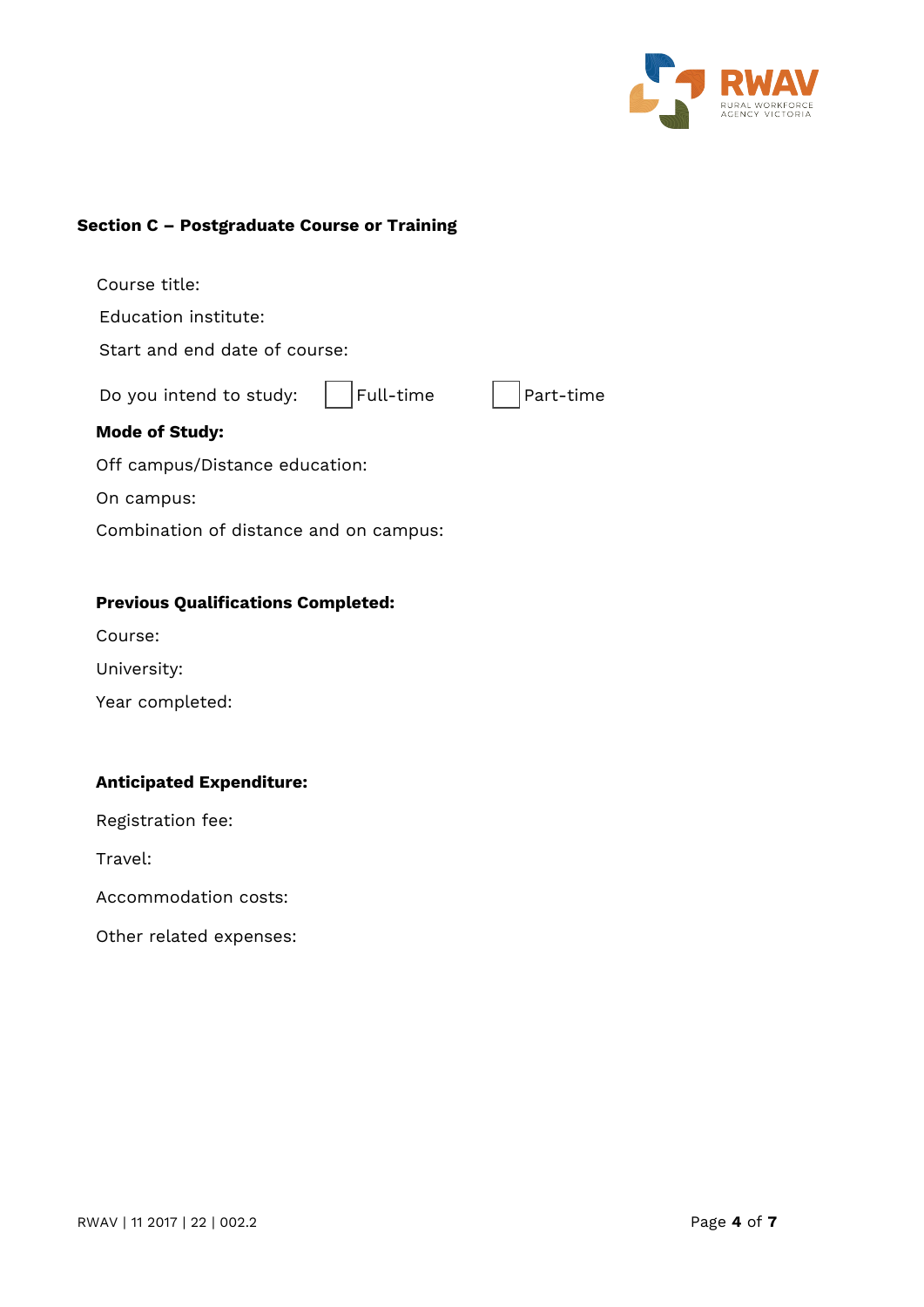

### **Section D– Application Support Documents**

#### **Supporting documentation:**

Please attach these documents to your application form in the following order:

- 1. A statement explaining the relevance of your study to your current role and how this meets community need;
- 2. Current Curriculum Vitae or brief description of work history including practice(s), locations(s) and timeframes(s);
- 3. Evidence of employment, including that your employment is not solely funded by the State Government of Victoria; and
- 4. Full information regarding the course to be undertaken.

### **If you do not currently work in an MMM 3-7 location, but intend to, you also need to provide:**

1. A service agreement or an employment agreement reflecting future employment in an MMM 3-7 location.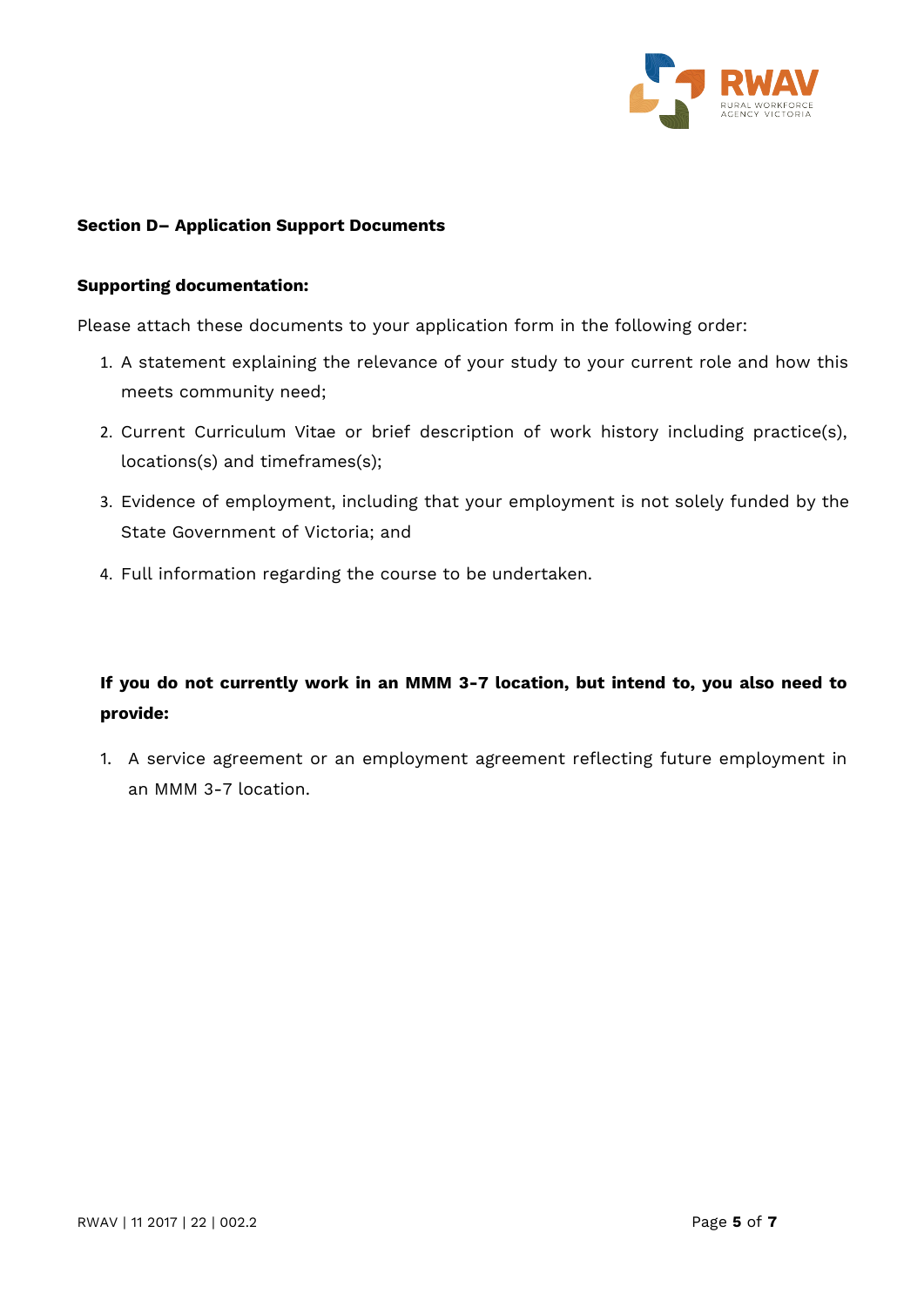

### **Section E - Declaration**

| have read and understood the Health Workforce Scholarship Program<br>guidelines.                                                  |  |  |  |
|-----------------------------------------------------------------------------------------------------------------------------------|--|--|--|
| I declare that the information supplied by me in this application is true and correct.                                            |  |  |  |
| I authorise Rural Workforce Agency Victoria to seek details from the<br>tertiary or education institution at which I am enrolled. |  |  |  |
| I agree to be case managed by RWAV throughout the duration of my<br>scholarship/bursary activity.                                 |  |  |  |
| I agree to reimburse relevant monies to RWAV if I fail to fulfil my agreed<br>contract.                                           |  |  |  |
| I agree to future contact from the Rural Workforce Agency Victoria in<br>relation to evaluation of program outcomes.              |  |  |  |
| Name of Applicant                                                                                                                 |  |  |  |
| Signature of Applicant                                                                                                            |  |  |  |
| Date                                                                                                                              |  |  |  |
| Name of Witness                                                                                                                   |  |  |  |
| Address of Witness                                                                                                                |  |  |  |
|                                                                                                                                   |  |  |  |
|                                                                                                                                   |  |  |  |

Signature of Witness

Date

### **Submission**

Send completed applications and information to: [Grants@rwav.com.au](mailto:Grants@rwav.com.au)

### **Privacy Collection Statement**

All personal information received by us from you or about you and your organisation will be stored, used and disclosed by us in accordance with our privacy policy, a copy of which can be found on our website at [www.rwav.com.au/privacy-policy.](http://www.rwav.com.au/privacy-policy) If you have any questions in relation to how we may use and store your personal information please contact us.